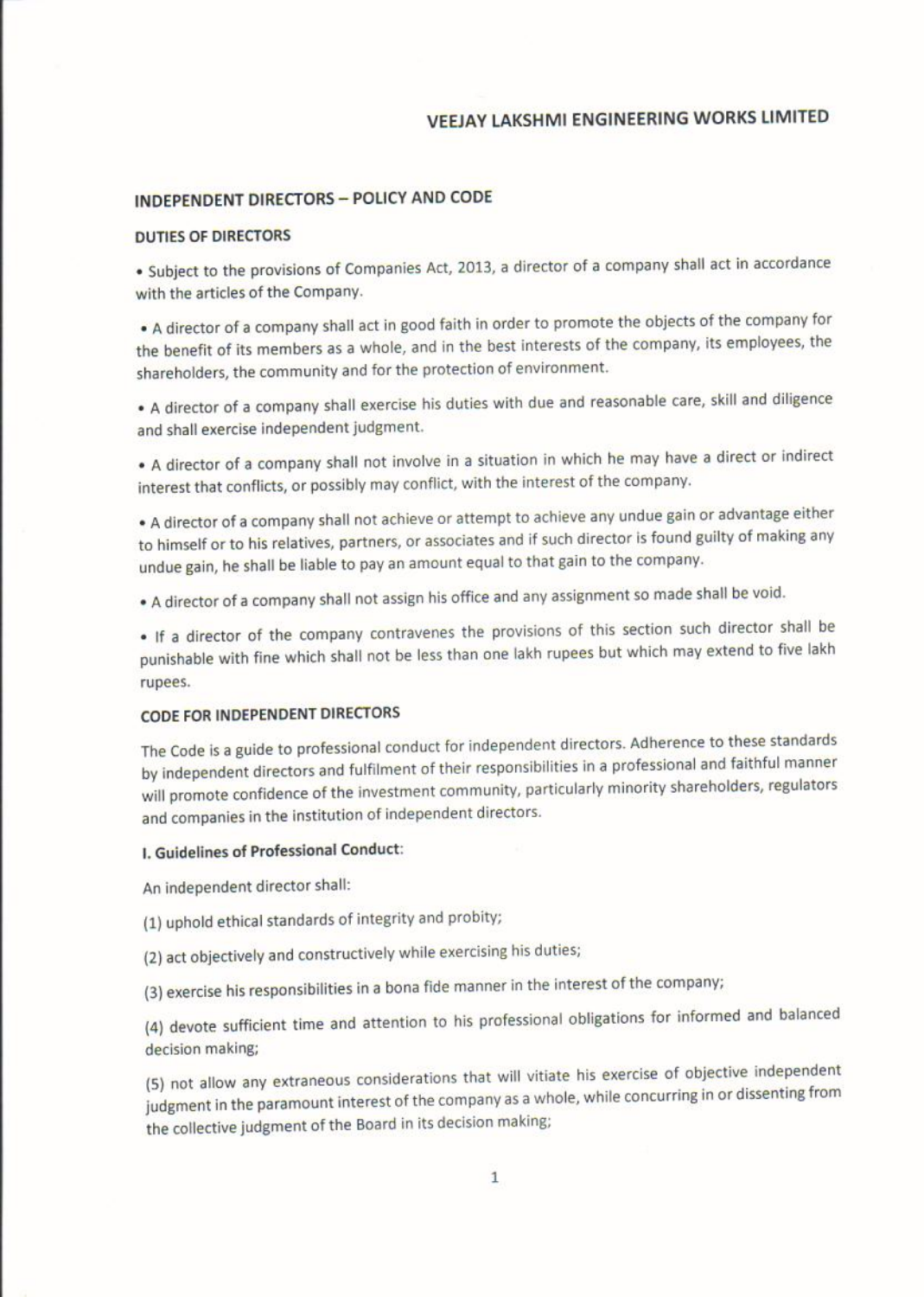(6) not abuse his position to the detriment of the company or its shareholders or for the purpose of gaining direct or indirect personal advantage or advantage for any associated person;

(7) refrain from any action that would lead to loss of his independence;

(3) where circumstances arise which make an independent director lose his Independence, the independent director must immediately inform the Board accordingly;

(9) assist the company in implementing the best corporate governance practices.

#### II. Role and Functions:

The independent directors shall:

(1) help in bringing an independent judgment to bear on the Board's deliberations especially on issues of strategy, performance, risk management, resources, key appointments and standards of conduct;

(2) bring an objective view in the evaluation of the performance of board and management;

(3) scrutinise the performance of management in meeting agreed goals and objectives and monitor the reporting of performance;

(4) satisfy themselves on the integrity of financial information and that financial controls and the systems of risk management are robust and defensible;

(5) safeguard the interests of all stakeholders, particularly the minority shareholders;

(6) balance the conflicting interest of the stakeholders;

(7) determine appropriate levels of remuneration of executive directors, key managerial personnel and senior management and have a prime role in appointing and where necessary recommend removal of executive directors, key managerial personnel and senior management;

(8) moderate and arbitrate in the interest of the company as a whole, in situations of conflict between management and shareholder's interest.

III. Duties :

The independent directors shall-

(1) undertake appropriate induction and regularly update and refresh their skills, knowledge and tamlliarity with the company;

(2) seek appropriate clarification or amplification of information and, where necessary, take and follow appropriate professional advice and opinion of outside experts at the expense of the company;

(3) strive to attend all meetings of the Board of Directors and of the Board committees of which he is a member;

14) participate constructively and actively in the committees of the Board in which they are chairpersons or members;

(5) strive to attend the general meetings of the company;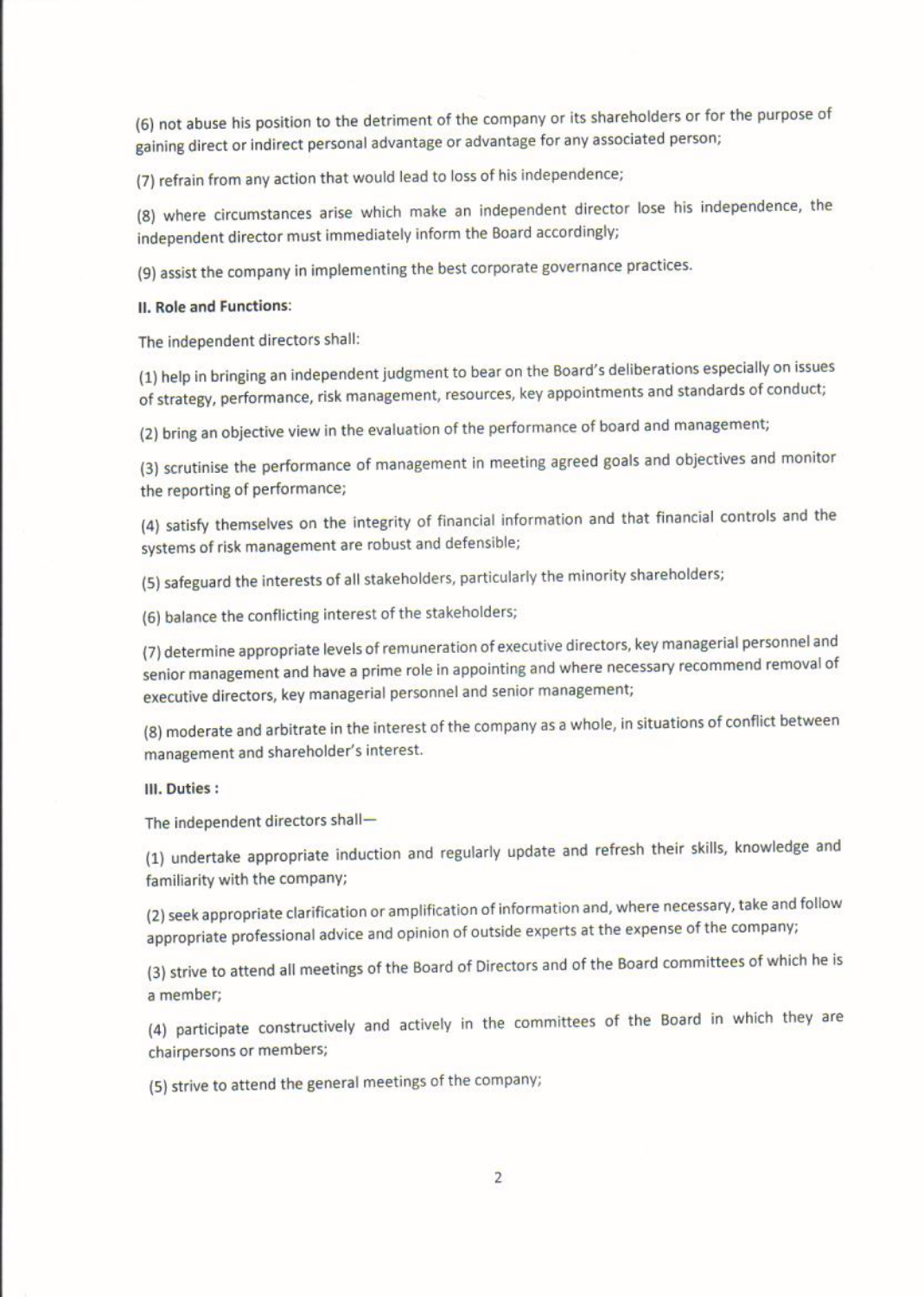(6) where they have concerns about the running of the company or a proposed action, ensure that these are addressed by the Board and, to the extent that they are not resolved, insist that their concerns are recorded in the minutes of the Board meeting;

(7) keep themselves well informed about the company and the external environment in which it operates;

(8) not to unfairly obstruct the functioning of an otherwise proper Board or committee of the Board;

(9) pay sufficient attention and ensure that adequate deliberations are held before approving related party transactions and assure themselves that the same are in the interest of the company;

(10) ascertain and ensure that the company has an adequate and functional vigil mechanism and to ensure that the interests of a person who uses such mechanism are not prejudicially affected on account of such use;

(11) report concerns about unethical behaviour, actual or suspected fraud or violation of the company's code of conduct or ethics policy;

(12) acting within his authority, assist in protecting the legitimate interests of the company, shareholders and its employees,

(13) not disclose confidential information, including commercial secrets, technologies, advertising and sales promotion plans, unpublished price sensitive information, unless such disclosure is expressly approved by the Board or required by law.

#### IV. Manner of Appointment:

(1) Appointment process of independent directors shall be independent of the company management; while selecting independent directors the Board shall ensure that there is appropriate balance of skills, experience and knowledge in the Board so as to enable the Board to discharge its functions and duties effectively.

(2) The appointment of independent director(s) of the company shall be approved at the meeting of the shareholders.

(3) The explanatory statement attached to the notice of the meeting for approving the appointment of independent director shall include a statement that in the opinion of the Board, the independent director proposed to be appointed fulfils the conditions specified in the Act and the rules made thereunder and that the proposed director is independent of the management.

(4) The appointment of independent directors shall be formalised through a letter of appointment, which shall set out:

(a) the term of appointment;

(b) the expectation of the Board from the appointed director; the Board-level committee(s) in which the director is expected to serve and its tasks;

(c) the fiduciary duties that come with such an appointment along with accompanying liabilities;

(d) provision for Directors and Officers (D and O) insurance, if any;

(e) the Code of Business Ethics that the company expects its directors and employees to follow;